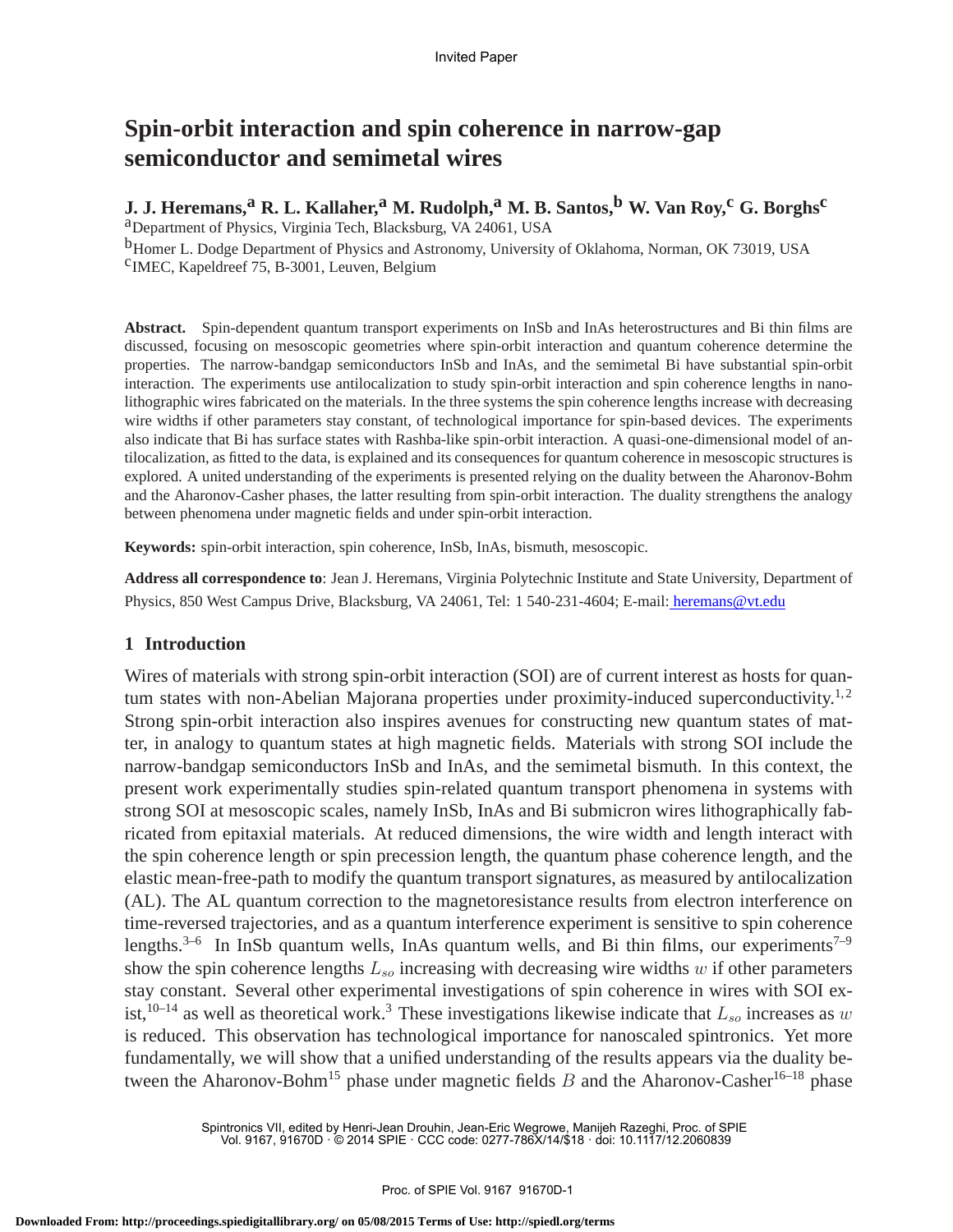under SOI, underscoring the analogy between the physics of solid-state systems under magnetic fields and under SOI. The experiments are also consistent with Bi having surface states with strong Rashba-like SOI.9, 19–21

The magnetotransport measurements are performed through sets of wires using 4-terminal lowfrequency lock-in techniques at low temperatures  $T \approx 0.39$  K and at low B applied perpendicularly to the plane of the samples. The data is analyzed in quasi-one-dimensional (Q1D) AL theory to obtain the dependence on w of  $L_{so}$ . The wires are in the Q1D regime, where w is comparable to or shorter than  $L_{so}$ , than the quantum phase coherence length  $L_{\phi}$  and than the elastic mean-free-path  $l_e$ . The quantitative predictions afforded by AL theory<sup>5,6,22</sup> for the dependence of the conductance G on  $L_{so}$  and  $L_{\phi}$  as function of B allows values for  $L_{so}$  and  $L_{\phi}$  to be obtained from a fit of the experimental  $G(B)$  to theory. The present work uses an AL approach adapted specifically to Q1D wires. $7,8$ 

#### **2 Experimental aspects**

The  $In<sub>0.85</sub>Al<sub>0.15</sub>Sb/InSb/In<sub>0.85</sub>Al<sub>0.15</sub>Sb$  (InSb quantum well thickness 25 nm, properties described in Ref. 7) and  $Al_{0.3}Ga_{0.7}Sb/InAs/Al_{0.3}Ga_{0.7}Sb$  (InAs quantum well thickness 15 nm, properties described in Ref. 8) heterostructures are grown by molecular beam epitaxy on (001) GaAs substrates. At 0.39 K the unpatterned InSb quantum well shows an areal carrier density  $5.2 \times 10^{15}$  m<sup>-2</sup> with mobility  $9.7 \text{ m}^2/\text{Vs}$  ( $l_e \approx 3.3 \mu \text{m}$ ), and the InAs quantum well  $9.9 \times 10^{15} \text{ m}^{-2}$  with mobility  $15 \text{ m}^2/\text{Vs}$  ( $l_e \approx 6.4 \mu \text{m}$ ). Necessary parameters for the quantum wells are calculated assuming non-parabolicity. On both materials, wires of length  $L=24 \mu m$  are fabricated using electron-beam lithography and reactive ion etching, with wire sets of different  $w$  integrated on the same chip to ensure uniform properties. Bi(111) thin films are obtained by thermally evaporating Bi (99.999%) onto a  $SiO<sub>2</sub>$  (oxidized  $Si(001)$ ) substrate,<sup>9</sup> in 2-step deposition for films with the largest grain sizes and fewest defects.<sup>23</sup> X-ray diffraction reveals films oriented with their trigonal axis perpendicular to the substrate, typical for this growth method,<sup>24</sup> with grains of size 200-500 nm randomly oriented. The trigonal face  $(Bi(111)$  in rhombohedral,  $Bi(001)$  in short hexagonal notation) is thus exposed. The total film thickness as optimized for quantum transport measurements is 75 nm.<sup>23</sup> Multicarrier fits to the longitudinal and transverse magnetoresistances indicate compensated electron and hole densities as expected for high-quality Bi. Electron and hole densities are  $\sim 2x10^{24} \,\mathrm{m}^{-3}$  and mobilities  $\sim 0.1 \,\mathrm{m}^2/\mathrm{Vs}$ . The AL measurements however appear dominated by surface carriers, predicted to exist on  $Bi(111).<sup>19–21</sup>$  The surface Fermi surface of Bi(111) consists of a central electron pocket (along the trigonal axis) and six hole ellipses along the binary axes, and our results can be interpreted as resulting from the electron pocket (effective mass  $\sim 0.5$   $m_e$ ) with  $m_e$  the free electron mass). On Bi, wires with L=16  $\mu$ m are fabricated using electron-beam lithography and wet etching. In all three materials, effects of transverse quantization are neglected, because the Fermi wavelengths indicate that many (10 to 40) transverse subbands are populated.

As an example, Fig. 1 shows the measured change in resistance  $R = 1/G$ , as  $\Delta R/R^2$  where  $\Delta R = R(B) - R(0)$ , in Bi wires (w as indicated) at  $T = 0.39$  K as function of applied B (noting that  $\Delta R/R^2 \approx -\Delta G$ ). The data display the characteristic shape of antilocalization:  $\Delta R$  increases sharply as  $|B|$  is initially increased from zero. Mesoscopic universal conductance fluctuations<sup>9</sup> are also present in the wires. Below we describe the model fitted to this data and equivalent data on InSb and InAs wires, from which values of  $L_{so}$  can be extracted.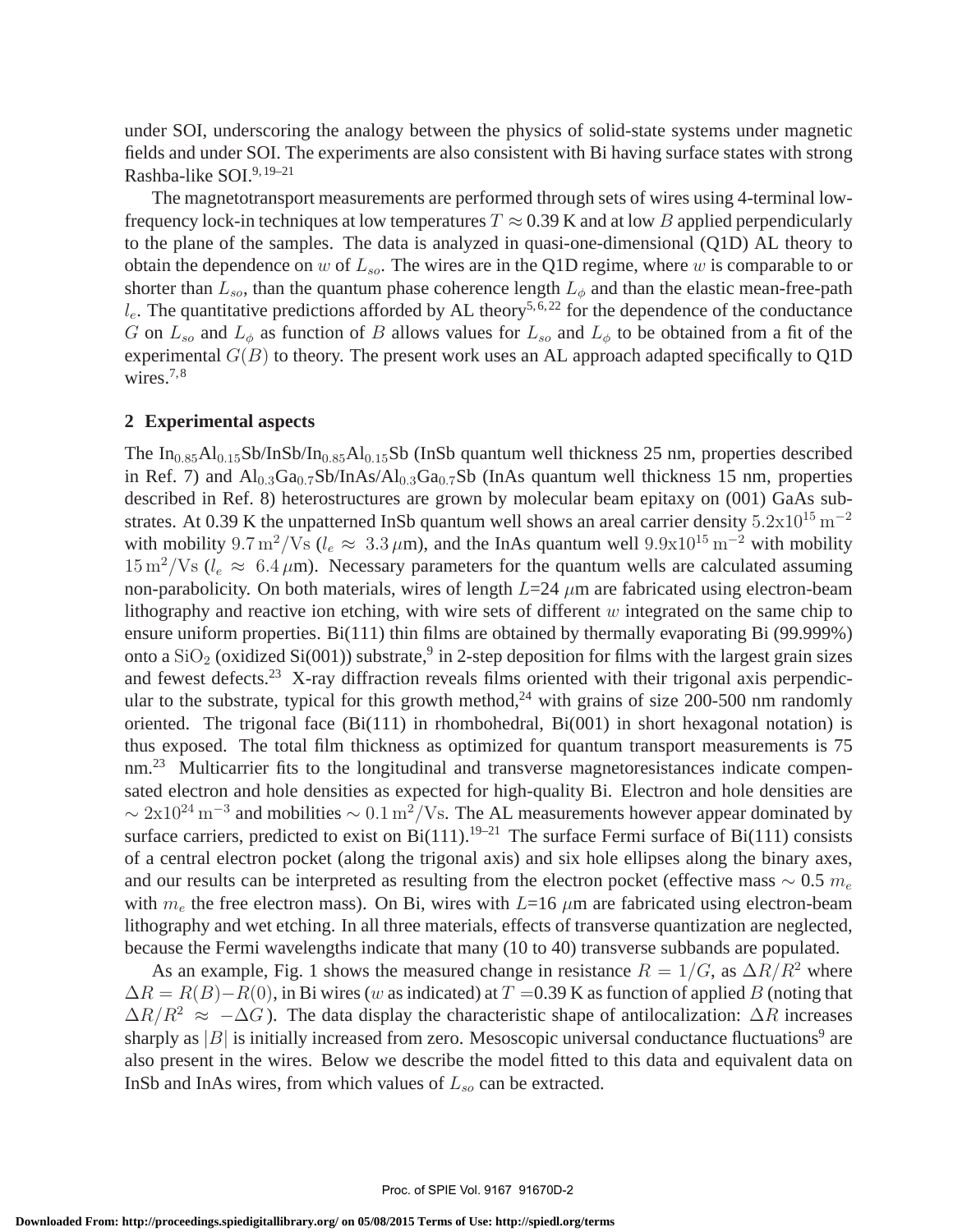

**Fig 1** Magnetoresistance due to AL measured in Bi wires of widths 0.21, 0.33, 0.41 and 0.71  $\mu$ m.

#### **3 Q1D approach to antilocalization**

The quantum correction to the 2-dimensional (2D) conductivity  $\sigma_{2D} = (L/w)G$  depends on the length over which a wave packet retains coherence and in a system of width w at  $B = 0$  and without SOI can be expressed  $as^{25,26}$  (per spin channel):

$$
\delta \sigma_{2D} = -\frac{1}{2} \frac{e^2}{\pi \hbar} \frac{L_{\phi}}{w} \tag{1}
$$

Under applied B,  $L_{\phi}$  is reduced by time-reversal symmetry breaking to an effective coherence length, limited by a magnetic length  $L_B.^{3,25,27}$  Under SOI,  $L_\phi$  is further replaced by a combination of singlet and triplet<sup>3, 5, 7, 8, 25, 28, 29</sup> length scales originating in pairing of time-reversed trajectories (Cooperons). The singlet  $L_{0,0}$  and triplet  $L_{1,m}$  ( $m = \pm 1, 0$ ) length scales are:

$$
L_{0,0} = \left(L_{\phi}^{-2} + L_B^{-2}\right)^{-\frac{1}{2}}
$$
  
\n
$$
L_{1,\pm 1} = \left(L_{\phi}^{-2} + L_{so}^{-2} + L_B^{-2}\right)^{-\frac{1}{2}}
$$
  
\n
$$
L_{1,0} = \left(L_{\phi}^{-2} + 2L_{so}^{-2} + L_B^{-2}\right)^{-\frac{1}{2}}
$$
\n(2)

The singlet  $L_{0,0}$  is not sensitive to spin decoherence under SOI.<sup>7,8,29</sup> The difference between  $L_{1,\pm 1}$ and  $L_{1,0}$  arises from anisotropic spin decoherence in 2D systems,<sup>6</sup> and disappears in 3D systems.<sup>25, 28</sup> In unconstrained (wide) 2D systems,  $L_B = l_m \equiv \sqrt{\hbar/eB}$ . When the 2D system is narrowed to a Q1D wire with  $w \leq l_m$  and  $w \leq l_e$ , the wave function boundary conditions and ballistic flux cancellation (respectively) have to be considered, and, for low  $B$ ,  $L_B$  is modified  $\{10, 7, 8, 27, 30\}$ 

$$
L_B = l_m \sqrt{\left(\frac{C_1 l_m^2 l_e}{w^3}\right)}\tag{3}
$$

Here  $C_1 = 4.75$  for specular boundary scattering and  $C_1=2\pi$  for diffusive boundary scattering.<sup>7,8,27</sup> Equation (3) assumes  $l_e \gtrsim 0.6 \, w$ . The effect of  $L_B$  is to delay flux accumulation to higher  $B$  in a narrow wire, and hence to spread out the magnetoresistance features over higher  $B$ . The

#### Proc. of SPIE Vol. 9167 91670D-3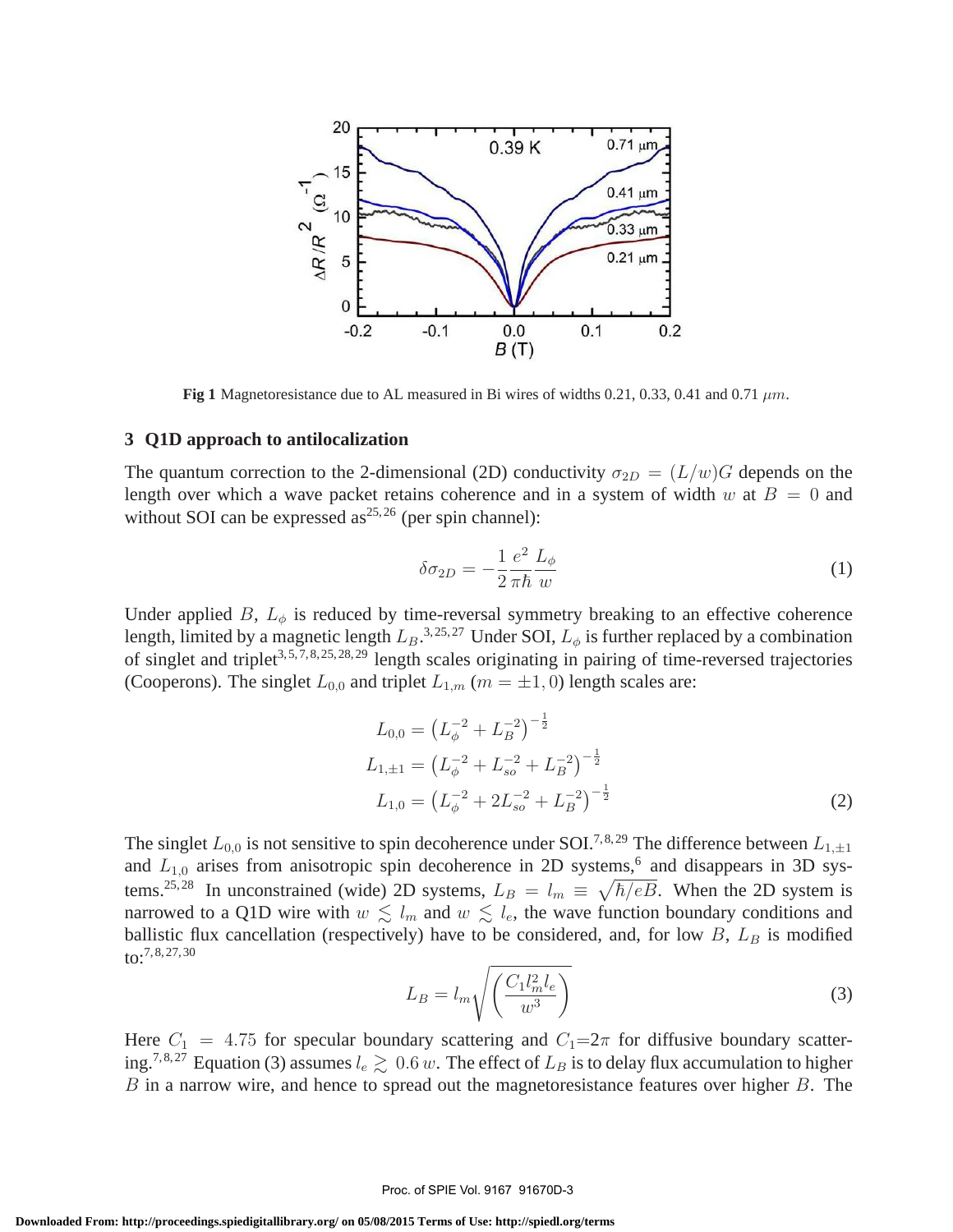

**Fig 2** Experimental values of  $L_{so}$  *vs* 1/w for wires of width w fabricated on (a) an InSb 2D system, (b) an InAs 2D system, and (c) a Bi thin film.

quantum correction  $\delta \sigma_{2D}$  is related to the measured conductance correction  $\delta G(B) = G(B) - G_0$ , by  $\delta G(B) = (w/L) \delta \sigma_{2D}$ , with  $G_0$  the classical conductance of the wire. The B dependence of  $\delta G(B)$  reduces to a combination of length ratios:<sup>7,8,25,28</sup>

$$
\delta G(B) = -\frac{1}{2} \frac{e^2}{\pi \hbar} \frac{1}{L} \left( L_{1,1} f(L_{1,1}) + L_{1,-1} f(L_{1,-1}) + L_{1,0} f(L_{1,0}) - L_{0,0} f(L_{0,0}) \right) \tag{4}
$$

The experimental data can be compared to fits to Eq. (4) because  $\Delta G = G(B) - G(0) = \delta G(B) \delta G(0)$ . The function  $f(L_{s,m})$  enters due to modifications to quantum interference in coherent mesoscopic geometries. In unconstrained 2D systems or wires with  $L \to \infty$  or  $L \ge 10 L_{s,m}$  we have  $f = 1$ . In a wire of finite L, interactions with the wide regions at both ends of the wire reduce coherence to yield: $^{7,31}$ 

$$
f(L_{s,m}) = \coth\left(\frac{L}{L_{s,m}}\right) - \frac{L_{s,m}}{L}.\tag{5}
$$

Values for  $L_{so}$  are found by fitting  $\Delta G$  to Eq. (4), with Eqs. (2), (3), (5), which together capture the experiments well. Experimental values for  $L_{so}$  *vs*  $1/w$  for InSb and InAs quantum wells, and Bi thin films are presented in Fig. 2. Our experiments<sup>7-9</sup> show  $L_{so} \propto 1/w$  if other parameters stay constant (in InAs wires the diffusion constant  $D$  is reduced compared to the 2D value  $D_{2D}$  as w narrows; this is accounted for in Fig. 1, as explained in Ref. 8). Prior to discussing the results, we explore geometrical consequences for AL implied by Eqs. (2)- (5). Figure 3 shows results from Eqs. (2)- (5) using approximate InSb wire experimental parameters<sup>7</sup> at  $T = 0.39$  K  $(l_e = 3.3 \,\mu\text{m}, L_\phi = 15 \,\mu\text{m})$  plotted as  $\Delta R/R^2 \approx -\Delta G = -(\delta G(\bar{B}) - \delta G(0))$ . The effect of w is depicted in Fig. 3a, where we assumed values for  $w$  (top to bottom curves: 0.56, 0.36, 0.26, 0.16  $\mu$ m) and for  $L_{so}$  (respectively 3.6, 4.0, 4.3, 5.0  $\mu$ m) at fixed  $L = 24 \mu$ m as in Fig. 2a. The lengthening of  $L_{so}$  with narrowing w implies a reduction in the SOI strength, and would imply a decrease in separation in B between maxima of  $\Delta R/R^2$ . However, at narrow w the delay to higher B of flux accumulation (Eq. (3)) counteracts the effect of decreasing SOI and spreads the maxima to higher  $B$ . The decreasing SOI with narrowing  $w$  is then mostly seen in the decreased depth of the AL dip in  $\Delta R/R^2$  around  $B \sim 0$ . The effect of L is depicted in Fig. 3b, where we assumed (top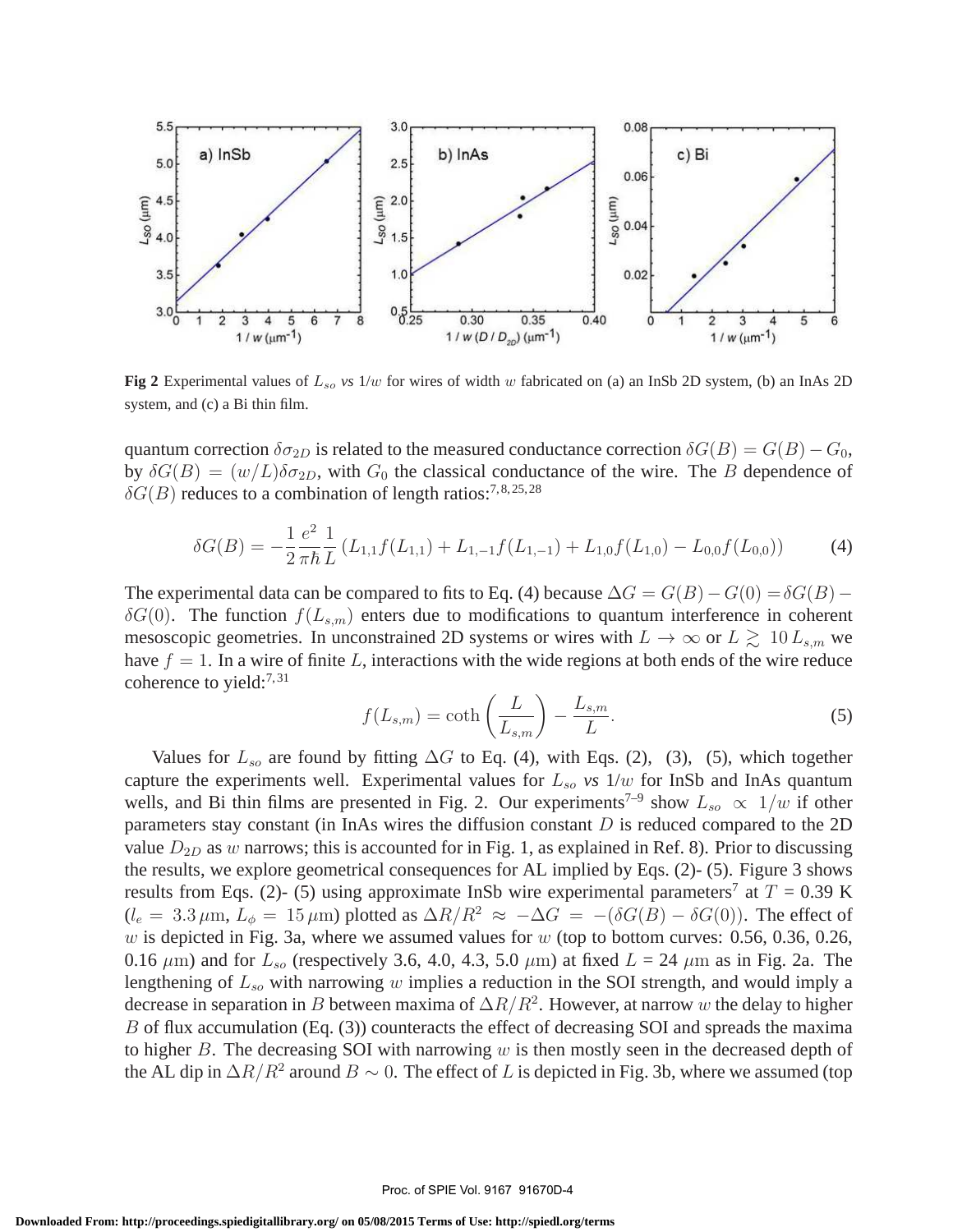

**Fig 3** Geometrical effects in wires of (a) w, and (b) L, on the AL signal  $\Delta R/R^2$ . In (a), w is varied (wide w at top, narrow w at bottom) and in (b) L is varied (long L at top, short L at bottom) as described in the text.

to bottom curves)  $L = 24, 21, 18$  and 15  $\mu$ m, at fixed  $w = 0.36 \mu$ m and  $L_{so} = 4.0 \mu$ m. Shortening L affects the depth of the AL dip in  $\Delta R/R^2$ , but does not appreciably shift the maxima since the effective  $L_B$  and  $L_{so}$  are unaffected. The reduction in AL signal with shortening L originates in Eq. (5), effectively shortening  $L_{\phi}$  (long in the unconstrained InSb system and hence susceptible to effects of  $f(L_{s,m})$ ). The effect of L via  $f(L_{s,m})$  illustrates the sensitivity of quantum coherence in mesoscopic structures to interactions with wide neighboring regions. Figure 3 illustrates that geometrical factors substantially impact AL signals.

#### **4 Discussion**

Theoretical work<sup>3</sup> suggests that  $L_{so} \propto 1/w$  can be understood in terms of the effective vector potential due to SOI. In disordered wires ( $l_e < w$ ) with Rashba SOI<sup>32</sup> and under the D'yakanov-Perel (DP) motional narrowing spin decoherence mechanism, it is predicted<sup>3</sup> that  $L_{so} = \sqrt{12}L_0^2/w$ , where the spin precession length  $L_{\Omega} = v_F / \Omega$  with  $\Omega$  the spin precession frequency under SOI, and  $v_F$  the Fermi velocity. The zero-B spin-splitting energy for Rashba SOI is  $\hbar\Omega = 2k_F\alpha$ with  $k_F$  the Fermi wavevector and  $\alpha$  the Rashba SOI parameter. Under a parabolic dispersion with effective mass  $m^*$  we obtain  $L_{\Omega} = \hbar^2/(2m^* \alpha)^{3,33}$  The dependence  $L_{so} = \sqrt{12} L_{\Omega}^2/w$  is in contrast to unconstrained 2D systems, where  $L_{so} = L_{\Omega}$  under DP spin decoherence. The unconstrained spin decoherence rate then follows  $1/\tau_{so} = \Omega^2 \tau_e/2$ , with  $\tau_e$  the momentum scattering time  $(l_e = v_F \tau_e)^{3,6,10,33}$  such that  $L_{so} = \sqrt{D \tau_{so}} = L_{\Omega}$ . Yet,  $L_{so} = \sqrt{12L_{\Omega}^2}/w$  in wires finds an analogy to  $L_B$  in wires,<sup>25, 27</sup> where in the disordered case  $L_B = \sqrt{3} l_m^2 / w$ , resulting from modifying the Landau basis for wave functions constrained to a wire (Eq. (3) is a ballistic adaptation), whereas in unconstrained systems,  $L_B = l_m$ . Hence, under SOI  $L_{\Omega}$  assumes the role of the magnetic  $l_m$ . Both  $L_{so}$  and  $L_B$  function to limit  $L_{\phi}$  in Eqs. (2) and thus limit quantum coherence effects in Eq. (4).

Insight in the relation  $L_B = \sqrt{3} l_m^2/w$  can be obtained by considering the effect of the Aharonov-Bohm<sup>15</sup> (AB) phase on quantum interference. A closed path of average radius  $l_m/\sqrt{\pi}$  encloses a magnetic flux  $\hbar/e$  and a particle over such path will accumulate a unity quantum phase. If the path is constrained to  $w$  along one direction, acquiring the same phase will require the particle traveling  $l_m^2/w$  in the orthogonal direction, which becomes the effective free length over which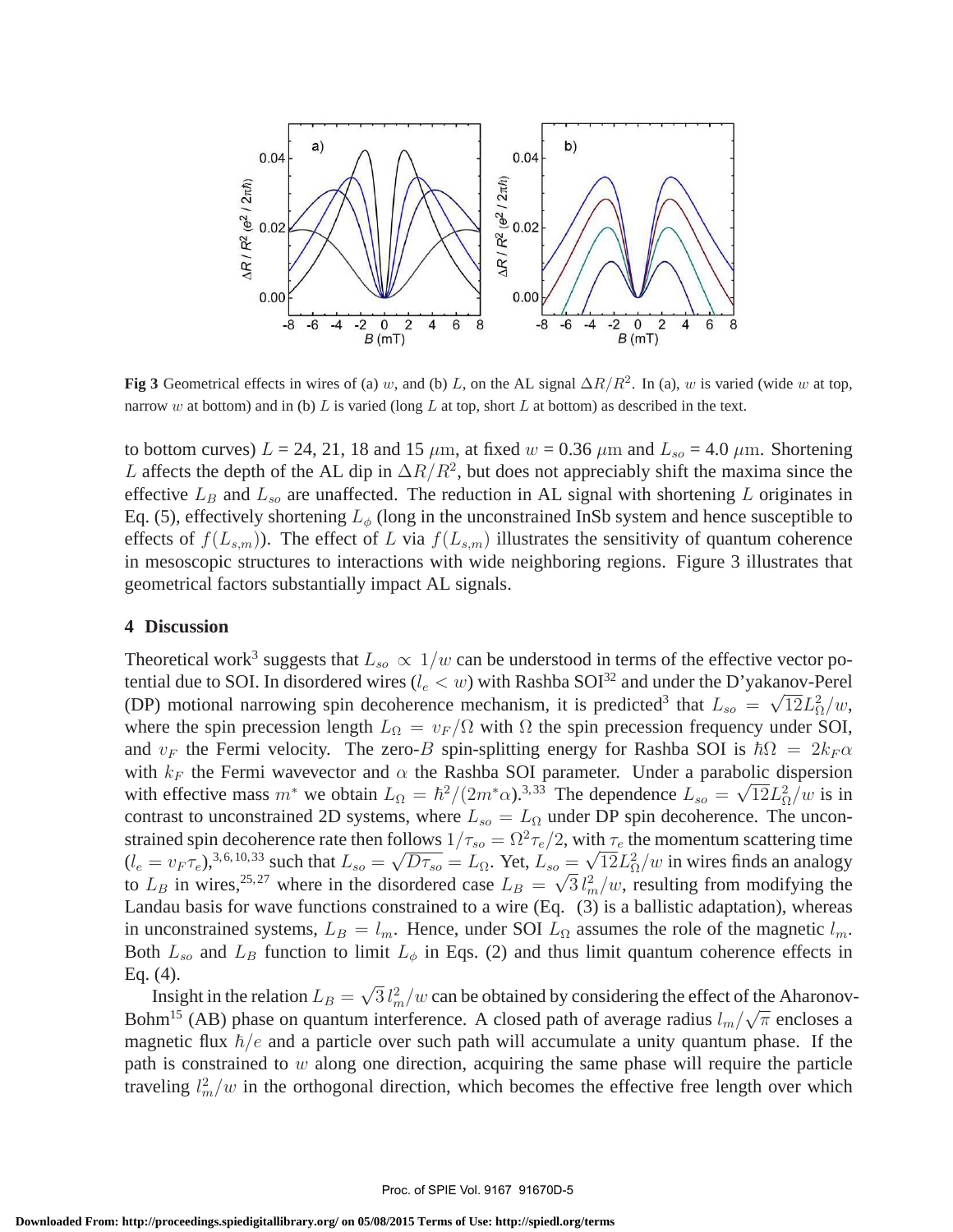the phase is affected. The relation  $L_B \propto l_m^2/w$  hence receives a geometrical interpretation. SOI can in the present case be mapped on the physics arising from an effective vector potential,<sup>34</sup> here  $\vec{A}_{ac} = (1/c^{*2})\vec{\mu} \times \vec{E}$ , where  $\vec{\mu}$  is the particle's magnetic moment,  $\vec{E}$  the actual or effective electric field breaking inversion symmetry and thereby giving rise to SOI, and  $c^*$  the effective velocity of light (a bandstructure parameter, akin to Ref. 35). We call  $\vec{A}_{ac}$  the Aharonov-Casher (AC) vector potential, as it enters in the AC phase $16-18$  in the same way that the magnetic vector potential  $e\vec{A}$  enters in the AB phase. Using  $|\vec{\mu}| = \frac{1}{2}$  $\frac{1}{2}\mu_B$  with  $\mu_B$  the Bohr magneton,  $\vec{A}_{ac}$  maps to Rashba SOI,<sup>34</sup> with  $\alpha = |\vec{E}|(\hbar^2 e)/(4m^*2c^*2)$ . Given the relation between  $l_m$  and the AB phase, we can now ask which characteristic AC length  $l_{ac}$  has a role equivalent to  $l_m$ . For Rashba SOI, we find  $l_{ac} = \hbar^2/(2m^*\alpha) = L_{\Omega}$ . We thus recover the observation that under SOI  $L_{\Omega}$  assumes the role of the magnetic  $l_m$ . The geometrical interpretation leading to  $L_B \propto l_m^2/w$  hence also leads to  $L_{so} \propto L_{\Omega}^2/w$ . The prefactors of order unity (insofar as they are borne out by experiments) require a more exact use of appropriate boundary conditions.

We note that AL measures  $L_{so}$  and experimental uncertainty may reside in the identity  $L_{so}$  =  $L_{\Omega}$ , valid only under DP spin decoherence. The experiments (Fig. 2) however suggest that indeed  $L_{so} \propto 1/w$ , and extracted values for  $L_{\Omega}$  are consistent with known SOI strengths.<sup>7,8</sup> Figure 2c indicates that measurements on Bi follow  $L_{so} \propto 1/w$ . The above arguments hold for 2D systems, and our quantum transport experiments hence suggest that Bi harbors surface states with Rashba-like SOI,  $^{19,21}$  as ARPES measurements have indicated,  $^{20}$  and that these surface states play an important role in the transport properties. The values for  $L_{so}$  for Bi are shorter than for InSb and InAs, indicating higher  $\alpha$  and stronger SOI than for the narrow-gap semiconductors, in accordance again with the literature.<sup>19–21</sup>

#### **5 Conclusions**

Antilocalization measurements allow the determination of the low-temperature spin coherence lengths in mesoscopic wires of InSb, InAs and Bi. In nanolithographic wires of all three materials, it is observed that the spin coherence lengths increase proportionally to the inverse wire widths. This observation is compatible with theoretical arguments using an effective spin-orbit vector potential leading to a modification of the wave functions boundary conditions in a narrow wire. A quasi-one-dimensional approach to antilocalization is further used to demonstrate geometric effects of confinement on quantum coherence in mesoscopic wires.

#### *Acknowledgments*

The work was supported by the U.S. Department of Energy, Office of Basic Energy Sciences, Division of Materials Sciences and Engineering under award DOE DE-FG02-08ER46532 (JJH), and by the National Science Foundation under award DMR-0520550 (MBS).

#### *References*

1 V. Mourik, K. Zuo, S. M. Frolov, S. R. Plissard, E. P. A. M. Bakkers, and L. P. Kouwenhoven, "Signatures of Majorana Fermions in hybrid superconductor-semiconductor nanowire devices," *Science* **336**, 1003–1007 (2012).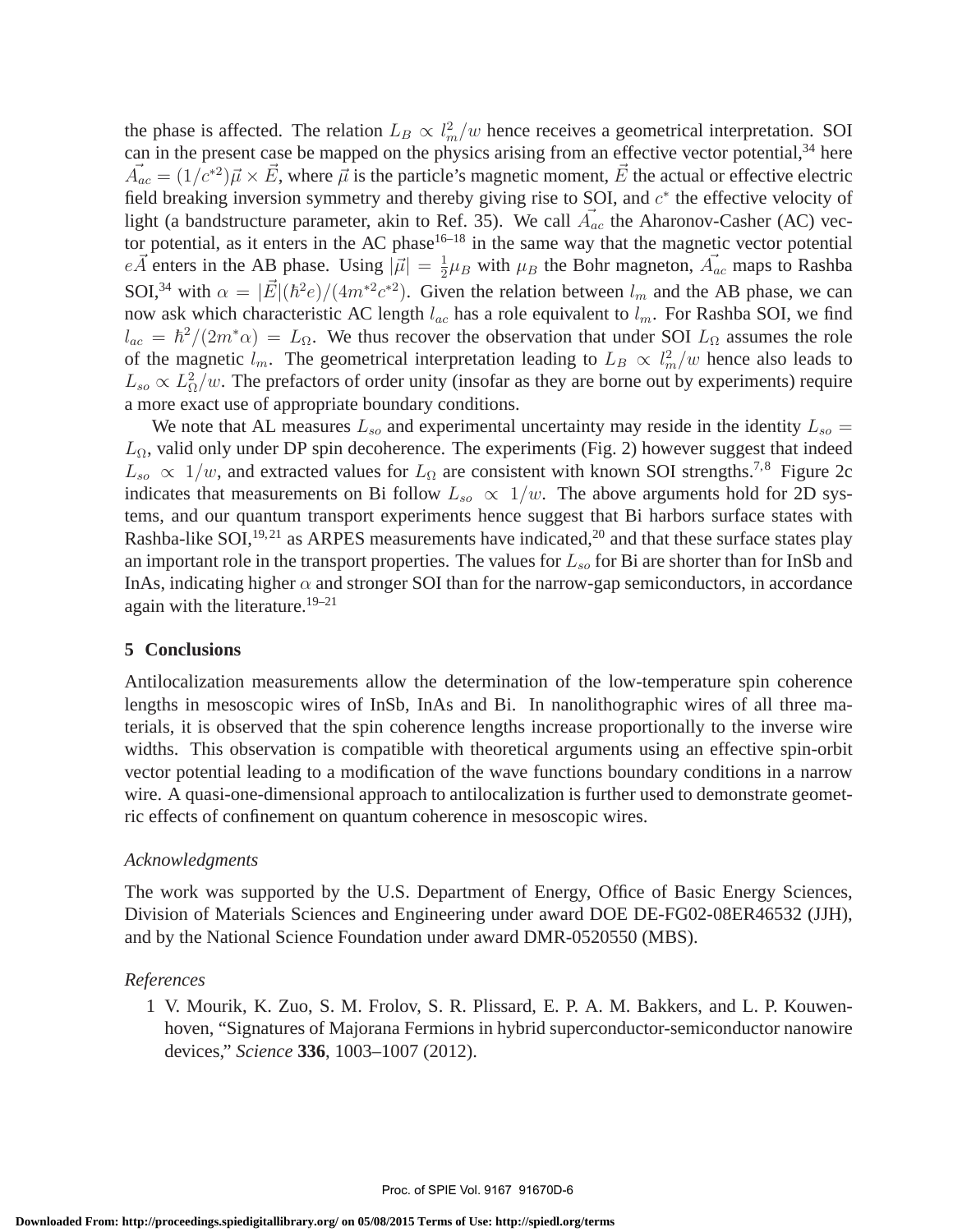- 2 L. P. Rokhinson, X. Liu, and J. K. Furdyna, "The fractional a.c. Josephson effect in a semiconductor-superconductor nanowire as a signature of Majorana particles," *Nature Phys.* **8**, 795–799 (2012).
- 3 S. Kettemann, "Dimensional control of antilocalization and spin relaxation in quantum wires," *Phys. Rev. Lett.* **98**, 176808 (1–4) (2007).
- 4 G. Bergmann, "Weak-localization in thin films, a time-of-flight experiment with conduction electrons," *Phys. Rep.* **107**, 1–58 (1984).
- 5 S. Hikami, A. I. Larkin, and Y. Nagaoka, "Spin-orbit interaction and magnetoresistance in the two dimensional random systems," *Prog. Theor. Phys.* **63**, 707–710 (1980).
- 6 S. V. Iordanskii, Y. B. Lyanda-Geller, and G. E. Pikus, "Weak localization in quantum wells with spin-orbit interaction," *JETP Lett.* **60**, 206–211 (1994).
- 7 R. L. Kallaher, J. J. Heremans, N. Goel, S. J. Chung, and M. B. Santos, "Spin and phase coherence lengths in n-InSb quasi-one-dimensional wires," *Phys. Rev. B* **81**, 035335 (1–7) (2010).
- 8 R. L. Kallaher, J. J. Heremans, W. V. Roy, and G. Borghs, "Spin and phase coherence lengths in InAs wires with diffusive boundary scattering," *Phys. Rev. B* **88**, 205407 (1–7) (2013).
- 9 M. Rudolph and J. J. Heremans, "Spin-orbit interaction and phase coherence in lithographically defined bismuth wires," *Phys. Rev. B* **83**, 205410 (1–6) (2011).
- 10 A. W. Holleitner, V. Sih, R. C. Myers, A. C. Gossard, and D. D. Awschalom, "Suppression of spin relaxation in submicron InGaAs wires," *Phys. Rev. Lett.* **97**, 036805 (1–4) (2006).
- 11 T. Schaepers, V. A. Guzenko, M. G. Pala, U. Zuelicke, M. Governale, J. Knobbe, and H. Hardtdegen, "Suppression of weak antilocalization in GaInAs/InP narrow quantum wires," *Phys. Rev. B* **74**, 081301(R) (1–4) (2006).
- 12 Y. Kunihashi, M. Kohda, and J. Nitta, "Enhancement of spin lifetime in gate-fitted InGaAs narrow wires," *Phys. Rev. Lett.* **102**, 226601 (1–4) (2009).
- 13 D. Liang, J. Du, and X. Gao, "Anisotropic magnetoconductance of a InAs nanowire: angledependent suppression of one-dimensional weak localization," *Phys. Rev. B* **81**, 153304 (1–4) (2010).
- 14 P. Roulleau, T. Choi, S. Riedi, T. Heinzel, I. Shorubalko, T. Ihn, and K. Ensslin, "Suppression of weak antilocalization in InAs nanowires," *Phys. Rev. B* **81**, 155449 (1–4) (2010).
- 15 Y. Aharonov and D. Bohm, "Significance of electromagnetic potentials in quantum theory," *Phys. Rev.* **115**, 485–491 (1959).
- 16 Y. Aharonov and A. Casher, "Topological quantum effects for neutral particles," *Phys. Rev. Lett.* **53**, 319–321 (1984).
- 17 J. Anandan, "Classical and quantum interaction of the dipole," *Phys. Rev. Lett.* **85**, 1354–1357 (2000).
- 18 L. L. Xu, S. Ren, and J. J. Heremans, "Magnetoelectronics at edges in semiconductor structures: helical Aharonov-Casher edge states," *Integr. Ferroelectr.* **131**, 36–46 (2011).
- 19 P. Hofmann, "The surfaces of bismuth: Structural and electronic properties," *Prog. Surf. Sci.* **81**, 191–245 (2006).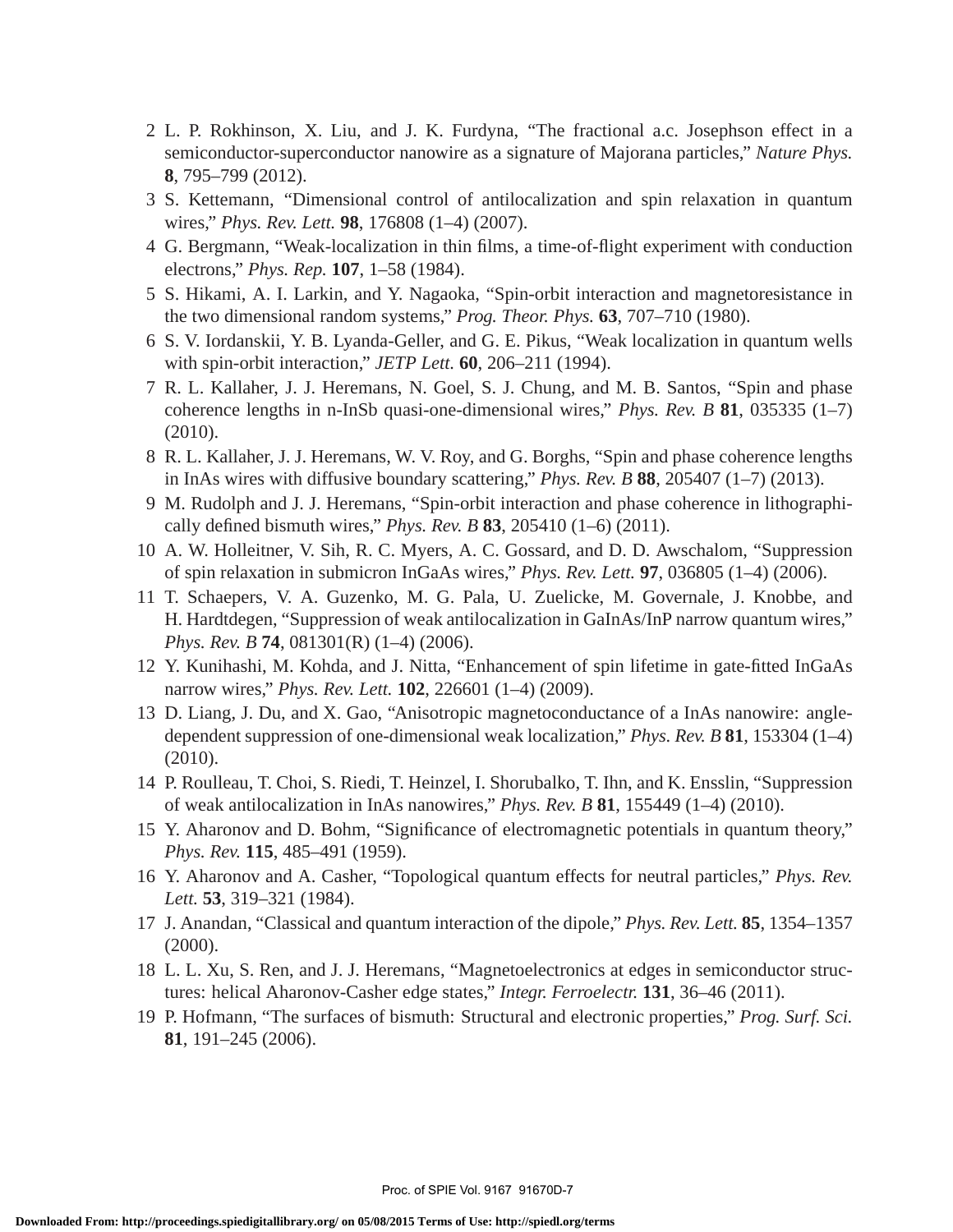- 20 T. Hirahara, K. Miyamoto, I. Matsuda, T. Kadono, A. Kimura, T. Nagao, G. Bihlmayer, E. V. Chulkov, S. Qiao, K. Shimada, H. Namatane, M. Taniguchi, and S. Hasegawa, "Direct observation of spin splitting in bismuth surface states," *Phys. Rev. B* **76**, 153305 (1–4) (2007).
- 21 E. V. C. Yu. M. Koroteev, G. Bihlmayer and S. Bluegel, "First-principles investigation of structural and electronic properties of ultrathin Bi films," *Phys. Rev. B* **77**, 045428 (1–7) (2008).
- 22 S. McPhail, C. E. Yasin, A. R. Hamilton, M. Y. Simmons, E. H. Linfield, M. Pepper, and D. A. Ritchie, "Weak localization in high-quality two-dimensional systems," *Phys. Rev. B* **70**, 245311 (1–16) (2004).
- 23 M. Rudolph and J. J. Heremans, "Electronic and quantum phase coherence properties of bismuth thin films," *Appl. Phys. Lett.* **100**, 241601 (1–4) (2012).
- 24 B. Hackens, J. P. Minet, S. Faniel, G. Farhi, C. Gustin, J. P. Issi, J. P. Heremans, and V. Bayot, "Quantum transport, anomalous dephasing, and spin-orbit coupling in an open ballistic bismuth nanocavity," *Phys. Rev. B* **67**, 121403(R) (1–4) (2003).
- 25 J. C. Licini, G. J. Dolan, and D. J. Bishop, "Weakly localized behavior in quasi-onedimensional Li films," *Phys. Rev. B* **54**, 1585–1588 (1985).
- 26 K. K. Choi, D. C. Tsui, and K. Alavi, "Dephasing time and one-dimensional localization of two-dimensional electrons in GaAs/AlGaAs heterostructures," *Phys. Rev. B* **36**, 7751–7754 (1987).
- 27 C. W. J. Beenakker and H. van Houten, "Boundary scattering and weak localization of electrons in a magnetic field," *Phys. Rev. B* **38**, 3232–3240 (1988).
- 28 G. J. Dolan, J. C. Licini, and D. J. Bishop, "Quantum interference in lithium ring arrays," *Phys. Rev. Lett.* **56**, 1493–1496 (1986).
- 29 A. Zduniak, M. Dyakonov, and W. Knap, "Universal behavior of magnetoconductance due to weak localization in two dimensions," *Phys. Rev. B* **56**, 1996–2003 (1997).
- 30 M. Ferrier, A. C. H. Rowe, S. Gueron, H. Bouchiat, C. Texier, and G. Montambaux, "Geometrical dependence of decoherence by electronic interactions in a GaAs/AlGaAs square network," *Phys. Rev. Lett.* **100**, 146802 (1–4) (2008).
- 31 B. Doucot and R. Rammal, "Interference effect and magnetoresistance oscillations in normalmetal networks: 1-weak localization approach," *J. Physique* **47**, 973–999 (1986).
- 32 R. Winkler, *Spin-orbit coupling effects in two-dimensional electron and hole systems*, Springer Tracts in Modern Physics 191, Springer-Verlag, Berlin Heidelberg (2003).
- 33 T. Koga, J. Nitta, T. Akazaki, and H. Takayanagi, "Rashba spin-orbit coupling probed by the weak antilocalization analysis in InAlAs/InGaAs/InAlAs quantum wells as a function of quantum well asymmetry," *Phys. Rev. Lett.* **89**, 046801 (1–4) (2002).
- 34 T. Fujita, M. B. A. Jalil, S. G. Tan, and S. Murakami, "Gauge fields in spintronics," *J. Appl. Phys.* **110**, 121301 (1–29) (2011).
- 35 W. Zawadzki, "Zitterbewegung and its effects on electrons in semiconductors," *Phys. Rev. B* **72**, 085217 (1–4) (2005).